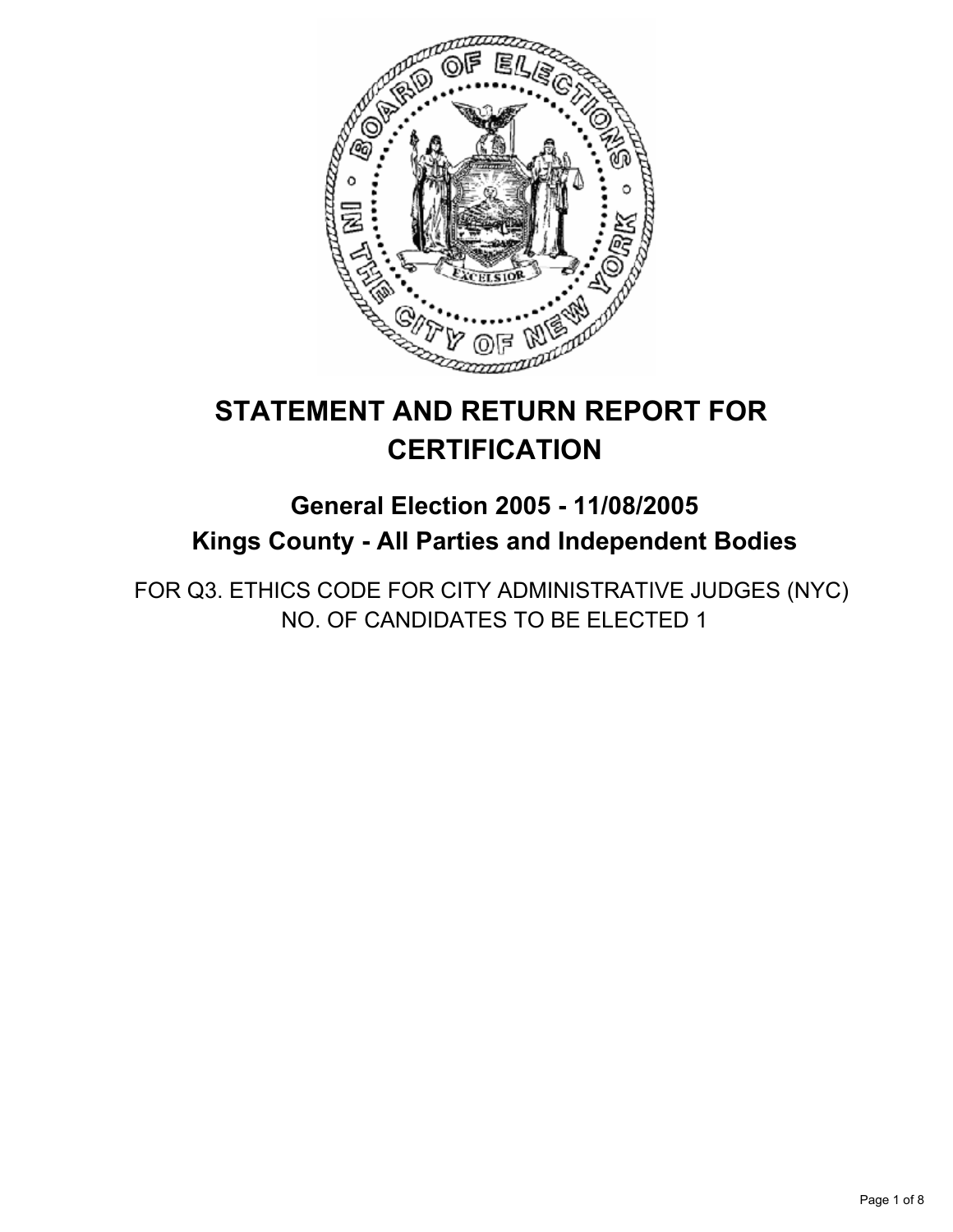

| PUBLIC COUNTER       | 18,124 |
|----------------------|--------|
| <b>EMERGENCY</b>     | 10     |
| ABSENTEE/MILITARY    | 140    |
| AFFIDAVIT            | 228    |
| <b>TOTAL BALLOTS</b> | 18,502 |
| <b>YES</b>           | 2,861  |
| <b>NO</b>            | 645    |
| <b>TOTAL VOTES</b>   | 3,506  |
| <b>UNRECORDED</b>    | 14,996 |

## **ASSEMBLY DISTRICT 41**

| PUBLIC COUNTER       | 20,215 |
|----------------------|--------|
| <b>EMERGENCY</b>     | 462    |
| ABSENTEE/MILITARY    | 377    |
| AFFIDAVIT            | 191    |
| <b>TOTAL BALLOTS</b> | 21,245 |
| <b>YES</b>           | 5,617  |
| <b>NO</b>            | 1,857  |
| <b>TOTAL VOTES</b>   | 7,474  |
| <b>UNRECORDED</b>    | 13,771 |

#### **ASSEMBLY DISTRICT 42**

| <b>PUBLIC COUNTER</b> | 13,955 |
|-----------------------|--------|
| <b>EMERGENCY</b>      | 33     |
| ABSENTEE/MILITARY     | 212    |
| AFFIDAVIT             | 141    |
| <b>TOTAL BALLOTS</b>  | 14,341 |
| YES                   | 3,143  |
| <b>NO</b>             | 741    |
| <b>TOTAL VOTES</b>    | 3,884  |
| <b>UNRECORDED</b>     | 10,457 |

| PUBLIC COUNTER       | 17,055 |
|----------------------|--------|
| <b>EMERGENCY</b>     | 95     |
| ABSENTEE/MILITARY    | 297    |
| AFFIDAVIT            | 187    |
| <b>TOTAL BALLOTS</b> | 17,634 |
| <b>YES</b>           | 3,287  |
| <b>NO</b>            | 771    |
| <b>TOTAL VOTES</b>   | 4,058  |
| <b>UNRECORDED</b>    | 13,576 |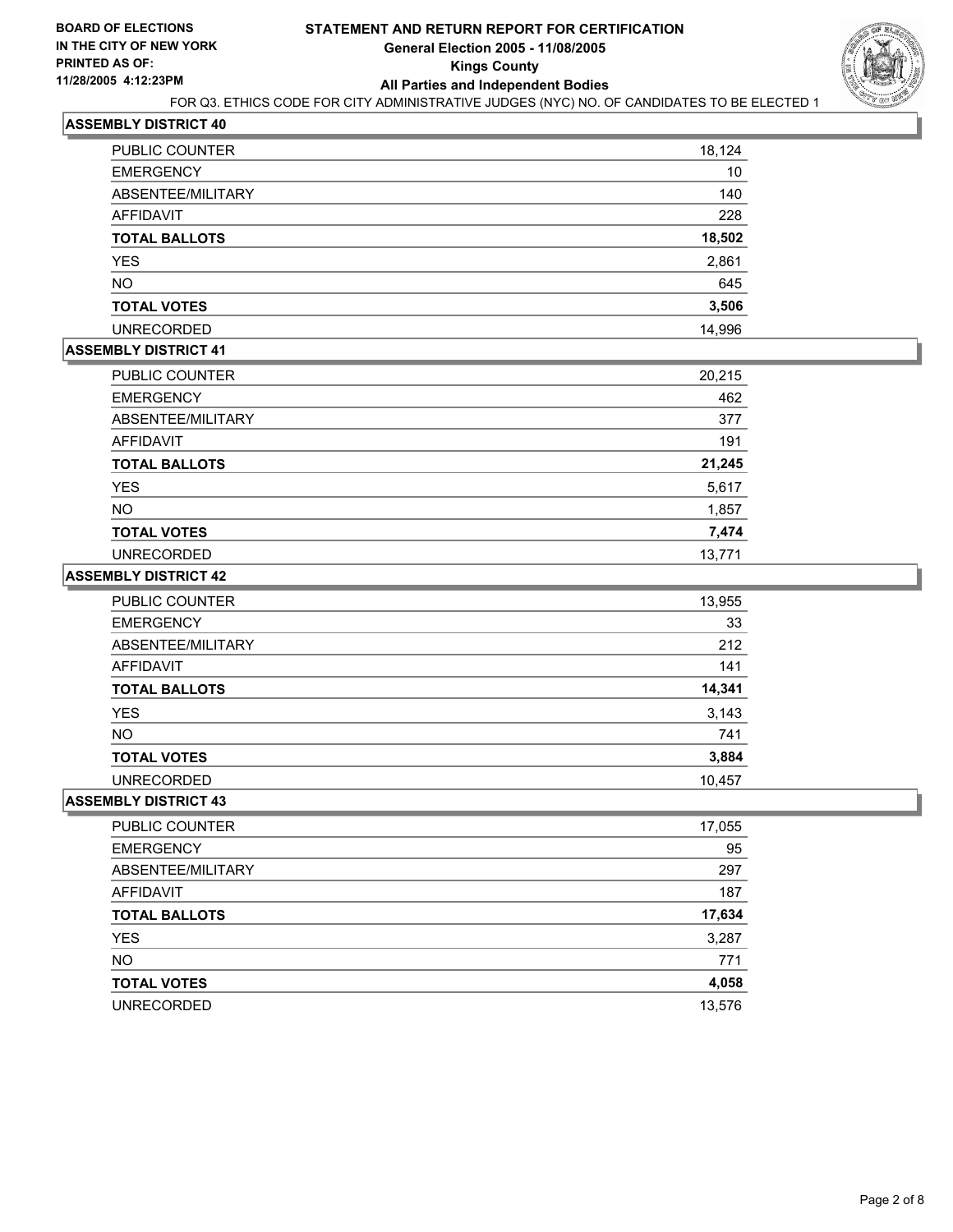

| <b>PUBLIC COUNTER</b> | 20,003 |
|-----------------------|--------|
| <b>EMERGENCY</b>      | 82     |
| ABSENTEE/MILITARY     | 346    |
| AFFIDAVIT             | 256    |
| <b>TOTAL BALLOTS</b>  | 20,687 |
| <b>YES</b>            | 7,961  |
| <b>NO</b>             | 1,913  |
| <b>TOTAL VOTES</b>    | 9,874  |
| <b>UNRECORDED</b>     | 10,813 |

## **ASSEMBLY DISTRICT 45**

| PUBLIC COUNTER       | 17,119 |
|----------------------|--------|
| <b>EMERGENCY</b>     | 45     |
| ABSENTEE/MILITARY    | 396    |
| AFFIDAVIT            | 137    |
| <b>TOTAL BALLOTS</b> | 17,697 |
| <b>YES</b>           | 4,880  |
| <b>NO</b>            | 1,564  |
| <b>TOTAL VOTES</b>   | 6,444  |
| <b>UNRECORDED</b>    | 11,253 |

#### **ASSEMBLY DISTRICT 46**

| <b>PUBLIC COUNTER</b> | 19,975 |
|-----------------------|--------|
| <b>EMERGENCY</b>      | 10     |
| ABSENTEE/MILITARY     | 516    |
| AFFIDAVIT             | 236    |
| <b>TOTAL BALLOTS</b>  | 20,737 |
| <b>YES</b>            | 4,644  |
| <b>NO</b>             | 1,766  |
| <b>TOTAL VOTES</b>    | 6,410  |
| <b>UNRECORDED</b>     | 14,327 |

| PUBLIC COUNTER       | 14,708 |
|----------------------|--------|
| <b>EMERGENCY</b>     | 5      |
| ABSENTEE/MILITARY    | 365    |
| AFFIDAVIT            | 117    |
| <b>TOTAL BALLOTS</b> | 15,195 |
| <b>YES</b>           | 3,399  |
| <b>NO</b>            | 1,288  |
| <b>TOTAL VOTES</b>   | 4,687  |
| <b>UNRECORDED</b>    | 10,508 |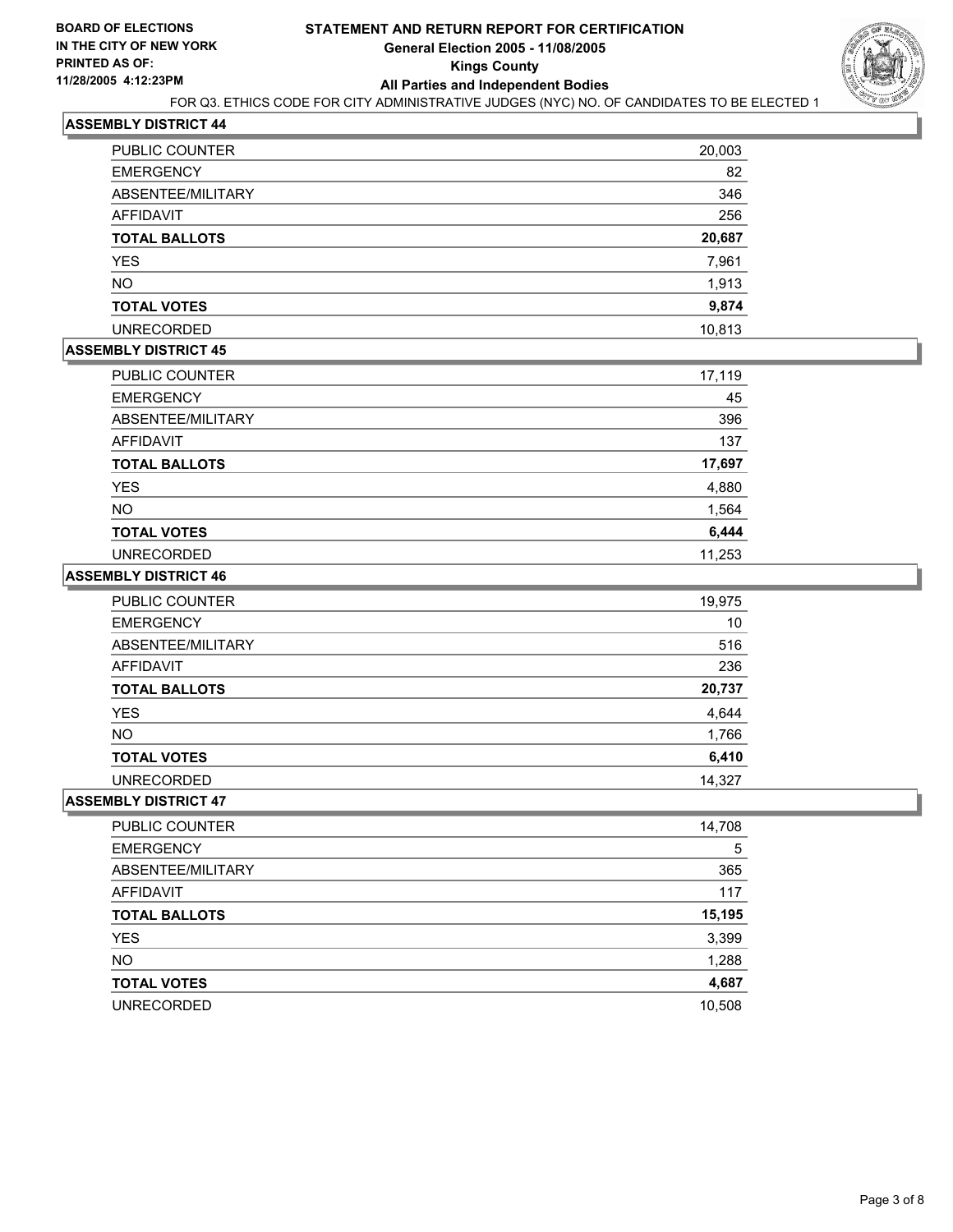

| PUBLIC COUNTER       | 16,235 |
|----------------------|--------|
| <b>EMERGENCY</b>     | 145    |
| ABSENTEE/MILITARY    | 293    |
| <b>AFFIDAVIT</b>     | 115    |
| <b>TOTAL BALLOTS</b> | 16,788 |
| <b>YES</b>           | 4,032  |
| <b>NO</b>            | 1,473  |
| <b>TOTAL VOTES</b>   | 5,505  |
| <b>UNRECORDED</b>    | 11,283 |

## **ASSEMBLY DISTRICT 49**

| PUBLIC COUNTER       | 13,831 |
|----------------------|--------|
| <b>EMERGENCY</b>     | 120    |
| ABSENTEE/MILITARY    | 221    |
| AFFIDAVIT            | 116    |
| <b>TOTAL BALLOTS</b> | 14,288 |
| <b>YES</b>           | 3,301  |
| <b>NO</b>            | 1,303  |
| <b>TOTAL VOTES</b>   | 4,604  |
| <b>UNRECORDED</b>    | 9,684  |

#### **ASSEMBLY DISTRICT 50**

| PUBLIC COUNTER       | 18,096 |
|----------------------|--------|
| <b>EMERGENCY</b>     | 168    |
| ABSENTEE/MILITARY    | 190    |
| AFFIDAVIT            | 312    |
| <b>TOTAL BALLOTS</b> | 18,766 |
| YES                  | 4,032  |
| NO.                  | 1,285  |
| <b>TOTAL VOTES</b>   | 5,317  |
| <b>UNRECORDED</b>    | 13,449 |

| 12,167 |
|--------|
| 131    |
| 154    |
| 184    |
| 12,636 |
| 2,534  |
| 786    |
| 3,320  |
| 9,316  |
|        |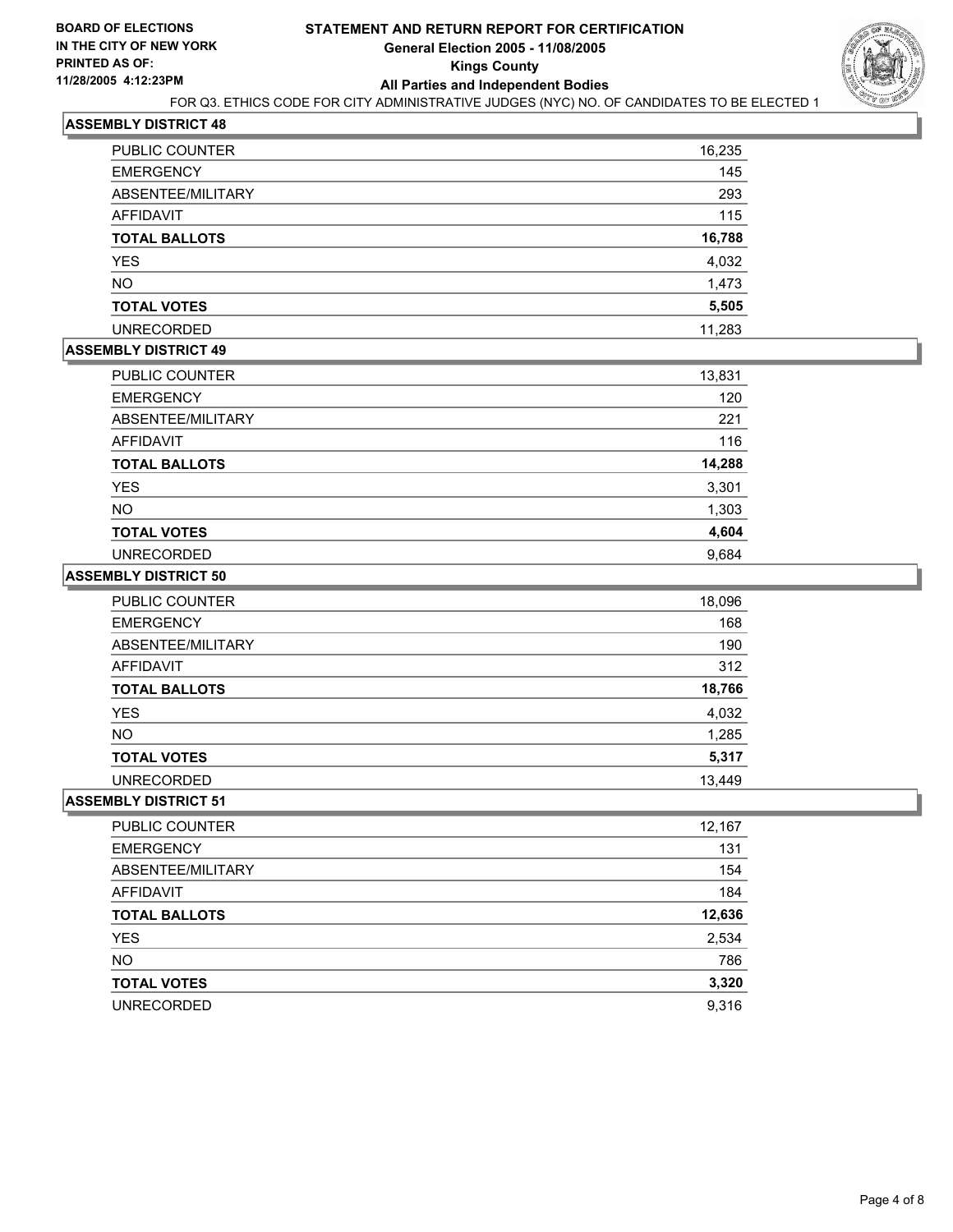

| PUBLIC COUNTER       | 28,519 |
|----------------------|--------|
| <b>EMERGENCY</b>     | 170    |
| ABSENTEE/MILITARY    | 598    |
| AFFIDAVIT            | 425    |
| <b>TOTAL BALLOTS</b> | 29,712 |
| <b>YES</b>           | 15,357 |
| <b>NO</b>            | 2,777  |
| <b>TOTAL VOTES</b>   | 18,134 |
| <b>UNRECORDED</b>    | 11,578 |

## **ASSEMBLY DISTRICT 53**

| PUBLIC COUNTER       | 17,113 |
|----------------------|--------|
| <b>EMERGENCY</b>     | 31     |
| ABSENTEE/MILITARY    | 144    |
| <b>AFFIDAVIT</b>     | 278    |
| <b>TOTAL BALLOTS</b> | 17,566 |
| <b>YES</b>           | 2,985  |
| <b>NO</b>            | 736    |
| <b>TOTAL VOTES</b>   | 3,721  |
| <b>UNRECORDED</b>    | 13,845 |

#### **ASSEMBLY DISTRICT 54**

| <b>PUBLIC COUNTER</b> | 13,166 |
|-----------------------|--------|
| <b>EMERGENCY</b>      | 42     |
| ABSENTEE/MILITARY     | 79     |
| AFFIDAVIT             | 220    |
| <b>TOTAL BALLOTS</b>  | 13,507 |
| <b>YES</b>            | 1,899  |
| NO.                   | 485    |
| <b>TOTAL VOTES</b>    | 2,384  |
| <b>UNRECORDED</b>     | 11,123 |

| PUBLIC COUNTER       | 14,435 |
|----------------------|--------|
| <b>EMERGENCY</b>     | 54     |
| ABSENTEE/MILITARY    | 177    |
| AFFIDAVIT            | 166    |
| <b>TOTAL BALLOTS</b> | 14,832 |
| <b>YES</b>           | 2,289  |
| <b>NO</b>            | 643    |
| <b>TOTAL VOTES</b>   | 2,932  |
| <b>UNRECORDED</b>    | 11,900 |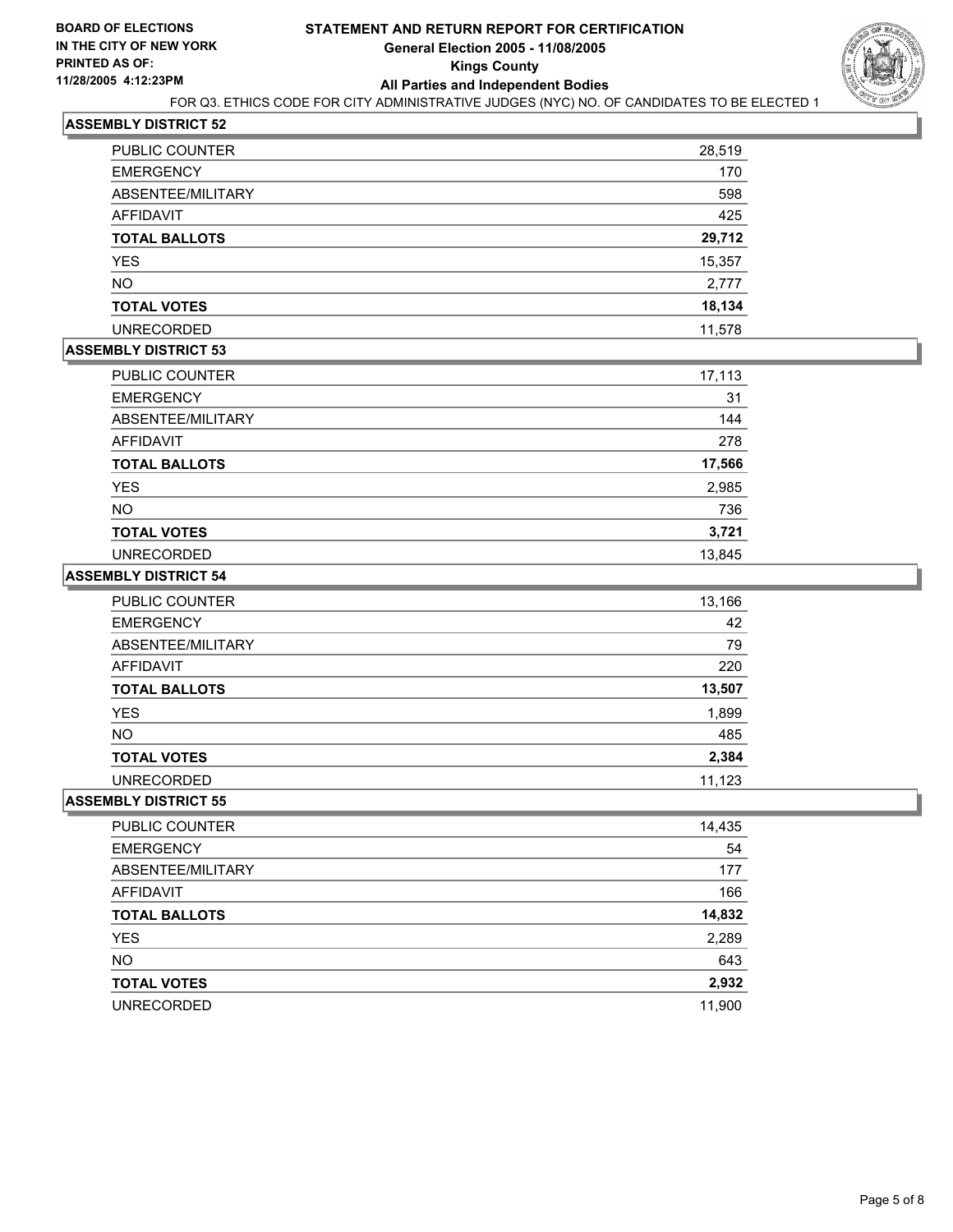

| PUBLIC COUNTER       | 16,655 |
|----------------------|--------|
| <b>EMERGENCY</b>     | 21     |
| ABSENTEE/MILITARY    | 227    |
| <b>AFFIDAVIT</b>     | 219    |
| <b>TOTAL BALLOTS</b> | 17,122 |
| <b>YES</b>           | 3,419  |
| <b>NO</b>            | 821    |
| <b>TOTAL VOTES</b>   | 4,240  |
| <b>UNRECORDED</b>    | 12,882 |

## **ASSEMBLY DISTRICT 57**

| PUBLIC COUNTER       | 20,375 |
|----------------------|--------|
| <b>EMERGENCY</b>     | 27     |
| ABSENTEE/MILITARY    | 305    |
| AFFIDAVIT            | 273    |
| <b>TOTAL BALLOTS</b> | 20,980 |
| <b>YES</b>           | 6,403  |
| <b>NO</b>            | 1,314  |
| <b>TOTAL VOTES</b>   | 7,717  |
| <b>UNRECORDED</b>    | 13,263 |

#### **ASSEMBLY DISTRICT 58**

| PUBLIC COUNTER       | 15,883 |
|----------------------|--------|
| <b>EMERGENCY</b>     | 68     |
| ABSENTEE/MILITARY    | 323    |
| AFFIDAVIT            | 165    |
| <b>TOTAL BALLOTS</b> | 16,439 |
| <b>YES</b>           | 2,774  |
| <b>NO</b>            | 720    |
| <b>TOTAL VOTES</b>   | 3,494  |
| <b>UNRECORDED</b>    | 12,945 |

| 19,208 |
|--------|
| 60     |
| 319    |
| 185    |
| 19,772 |
| 5,415  |
| 2,042  |
| 7,457  |
| 12,315 |
|        |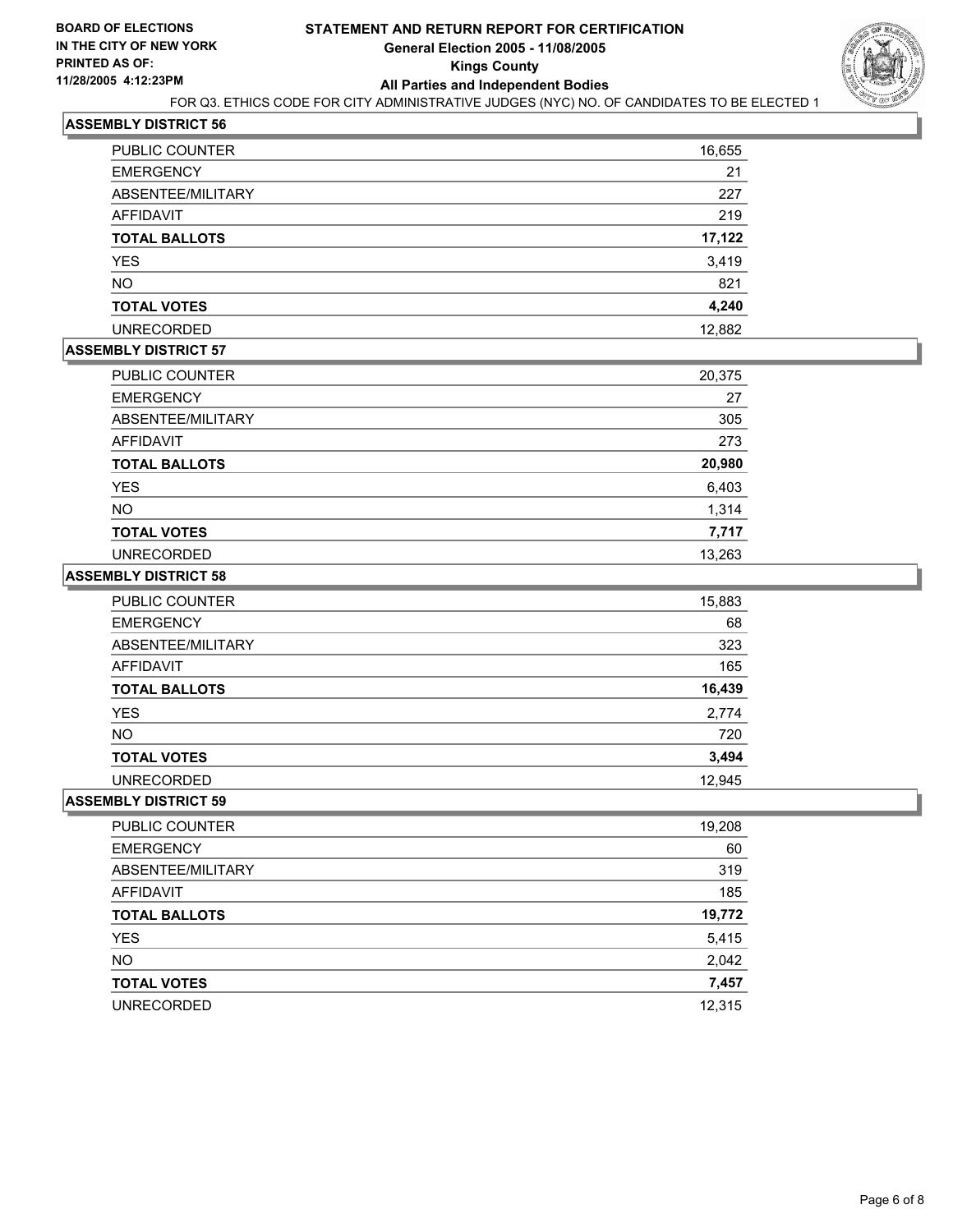

| PUBLIC COUNTER       | 8,545 |
|----------------------|-------|
| <b>EMERGENCY</b>     | 398   |
| ABSENTEE/MILITARY    | 197   |
| AFFIDAVIT            | 85    |
| <b>TOTAL BALLOTS</b> | 9,225 |
| YES                  | 3,434 |
| <b>NO</b>            | 1,155 |
| <b>TOTAL VOTES</b>   | 4,589 |
| <b>UNRECORDED</b>    | 4,636 |
|                      |       |